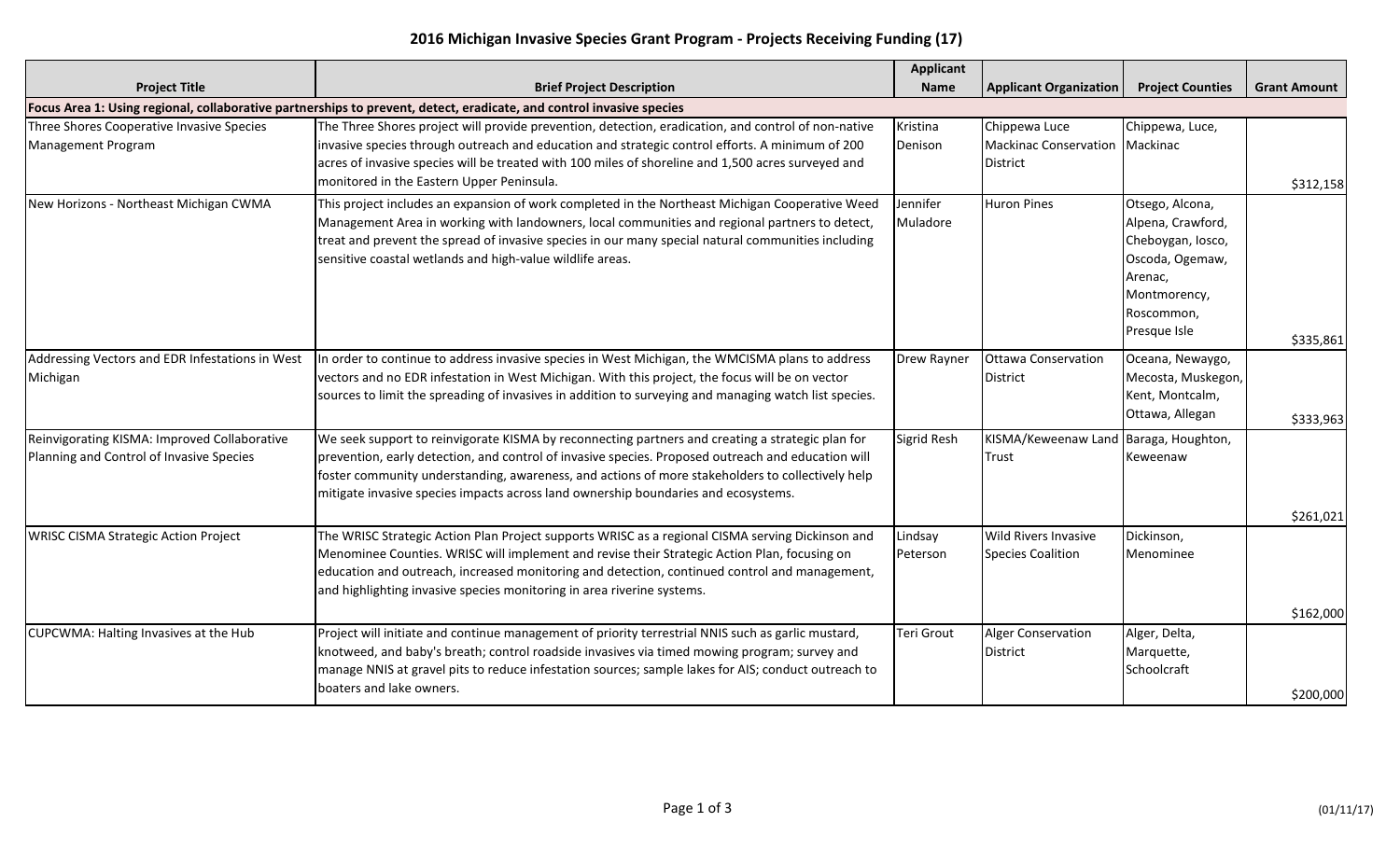|                                                                                    |                                                                                                                                    | <b>Applicant</b>   |                                                   |                         |                     |
|------------------------------------------------------------------------------------|------------------------------------------------------------------------------------------------------------------------------------|--------------------|---------------------------------------------------|-------------------------|---------------------|
| <b>Project Title</b>                                                               | <b>Brief Project Description</b>                                                                                                   | <b>Name</b>        | <b>Applicant Organization</b>                     | <b>Project Counties</b> | <b>Grant Amount</b> |
| <b>CAKE CISMA</b>                                                                  | CAKE has positively impacted over 2,400 acres and has educated over 20,000 individuals about                                       | Thomas             | <b>Antrim Conservation</b>                        | Charlevoix, Antrim,     |                     |
|                                                                                    | invasive species. This funding will enhance CAKE's cost share program, having a major impact in the                                | <b>Clement</b>     | District                                          | Kalkaska, Emmet         |                     |
|                                                                                    | management of invasive species, while also allowing CAKE to continue to expand educational                                         |                    |                                                   |                         |                     |
|                                                                                    | endeavors.                                                                                                                         |                    |                                                   |                         | \$138,000           |
|                                                                                    | Focus Area 2: Integrated and novel approaches for managing aquatic invasive species in Michigan waters                             |                    |                                                   |                         |                     |
| Control Sea Lamprey in the Pigeon, Sturgeon, and                                   | We will eliminate the need for the next scheduled lampricide treatment in the Pigeon, Sturgeon, and                                | Nicholas           | U.S. Geological Survey,                           | Cheboygan, Otsego,      |                     |
| Maple Rivers with sterile males instead of                                         | Maple rivers by releasing sterilized male sea lamprey (a novel and integrated approach). If successful, Johnson                    |                    | Hammond Bay                                       | Emmet                   |                     |
| lampricide - Step 1 toward eradication of sea                                      | the sterile male release technique will be cheaper than traditional lampricide control, have less                                  |                    | <b>Biological Station</b>                         |                         |                     |
| lamprey from Michigan's Inland Waterway                                            | environmental impact, and would constitute the first step in eradicating sea lamprey from Michigan's                               |                    |                                                   |                         |                     |
|                                                                                    | Inland Waterway.                                                                                                                   |                    |                                                   |                         |                     |
|                                                                                    |                                                                                                                                    |                    |                                                   |                         | \$122,100           |
| Focus Area 3: Implementing high priority projects for terrestrial invasive species |                                                                                                                                    |                    |                                                   |                         |                     |
| Projecting Hemlock Woolly Adelgid Distribution                                     | We will generate critical information to support hemlock woolly adelgid (HWA) surveys, assess risk,                                | Deborah G.         | Michigan State                                    | Statewide               |                     |
| and Risk in Michigan                                                               | and establish a framework for prioritizing HWA management across Michigan. Our science-based                                       | McCullough         | University                                        |                         |                     |
|                                                                                    | approach entails refinement and verification of statewide and fine-scale hemlock models, evaluation                                |                    |                                                   |                         |                     |
|                                                                                    | of micro- and macro-climatic effects on HWA survival, and risk-mapping to project HWA impacts.                                     |                    |                                                   |                         |                     |
|                                                                                    |                                                                                                                                    |                    |                                                   |                         | \$314,453           |
|                                                                                    | Focus Area 4: Outreach and education to prevent new introductions and reduce the spread of existing invasions                      |                    |                                                   |                         |                     |
| Educating Educators Everywhere to Prevent New                                      | This project uses Teacher Professional Development workshops statewide to educate about invasive                                   |                    | Jeffrey L. Ram   Wayne State University Statewide |                         |                     |
| Invaders                                                                           | species and prevent their release. Teachers learn how invasive species education helps them to                                     |                    |                                                   |                         |                     |
|                                                                                    | achieve Michigan's Science Standards. Deliverables include hands-on activities, lesson plans, on-line                              |                    |                                                   |                         |                     |
|                                                                                    | educational materials, and facilitation of Learning Communities for long-term broad impact.                                        |                    |                                                   |                         |                     |
|                                                                                    |                                                                                                                                    |                    |                                                   |                         | \$139,683           |
| Feral Swine and Terrestrial Invasive Species                                       | MUCC will undertake a campaign to increase the awareness of emergent terrestrial invasive species                                  | Amy Trotter        | Michigan United                                   | Statewide               |                     |
| Outreach and Education Strategy                                                    | issues, particularly Feral Swine, making use of its vast communications network to deliver targeted                                |                    | <b>Conservation Clubs</b>                         |                         |                     |
|                                                                                    | messages in a variety of print publications and online; develop adult and youth programming, and                                   |                    |                                                   |                         |                     |
|                                                                                    | disseminate these products among conservation partner organizations.                                                               |                    |                                                   |                         |                     |
|                                                                                    |                                                                                                                                    |                    |                                                   |                         | \$79,300            |
|                                                                                    | Focus Area 5: Prevention of aquatic invasive species introduction and spread through the recreational boating and angling pathways |                    |                                                   |                         |                     |
| Expanding Clean Boats Clean Waters outreach                                        | This project will expand on the previously-funded Michigan Clean Boats, Clean Waters program, a                                    | Scott Brown        | Michigan Lake and                                 | Statewide               |                     |
| program with regional CISMAs                                                       | statewide aquatic invasive species prevention, outreach, and education initiative. The project will use                            |                    | Stream Associations,                              |                         |                     |
|                                                                                    | materials developed over the last year to conduct "Train the Trainers" with CISMAs. This project will                              |                    | Inc.                                              |                         |                     |
|                                                                                    | increase prevention through education and outreach efforts.                                                                        |                    |                                                   |                         |                     |
|                                                                                    |                                                                                                                                    |                    |                                                   |                         | \$19,050            |
| Benzie, Leelanau and Manistee Counties Aquatic                                     | Benzie Conservation District is proposing a project to prevent the spread of aquatic invasive species                              | <b>Tad Peacock</b> | Benzie Conservation                               | Benzie, Leelanau,       |                     |
| Invasive Species Pathway Project                                                   | through public awareness and outreach to recreational boaters, anglers, and the public. Boat stations                              |                    | District                                          | Manistee                |                     |
|                                                                                    | manned by BCD staff and educated volunteers will help recreational boaters become compliant with                                   |                    |                                                   |                         |                     |
|                                                                                    | AIS-related laws in Northwest Michigan.                                                                                            |                    |                                                   |                         | \$125,000           |
|                                                                                    |                                                                                                                                    |                    |                                                   |                         |                     |